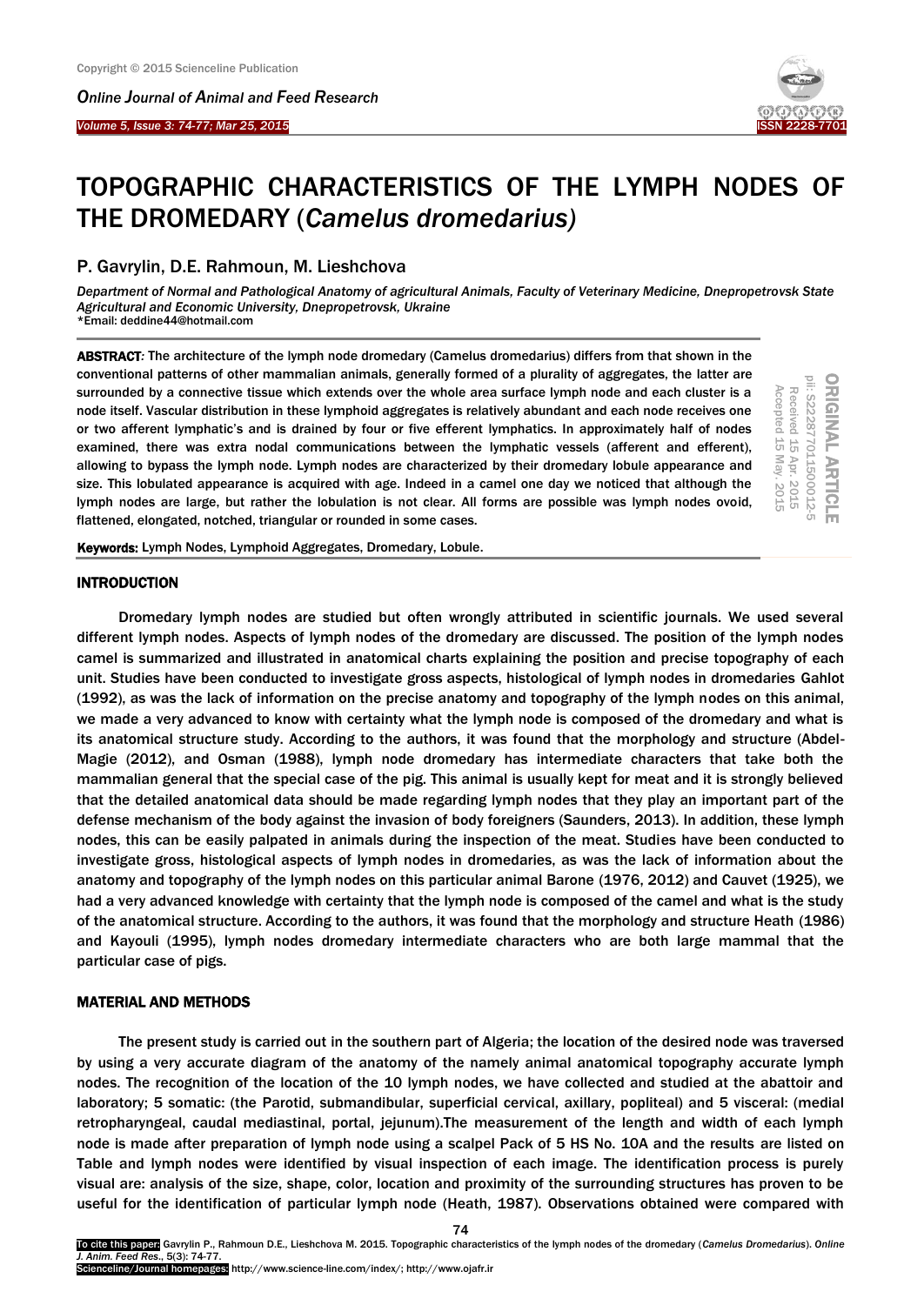lymph node to better reach a consensus of opinion that has been validated in general in relation to the anatomy atlas. The main characteristics of the majority of lymph nodes detected identified on the images. When the identification process is completed, each lymph node is defined by a contour with a marker and the distribution of the lymph nodes requires a detailed topography of the other organs of the dromedary Mukasa-Mugerwa (1985), which corresponds to a relation between the descriptions of the lymph nodes relative to adjacent organs. The greatest difficulty, however, is the construction of a model of the architecture of the whole lymph node good preparation of lymph node quote us have the details of all of the unit that may have this schema.

#### RESULTS AND DISCUSSION

The observations were compared to best reach a consensus of opinion that has been validated in general with reference to the atlas of anatomy. The main characteristics of the majority of lymph nodes detected, identified on the images (Table 1).

| Table 1 - Number conglomerate form and color of the lymph nodes camel |                      |                            |                                |                       |                      |
|-----------------------------------------------------------------------|----------------------|----------------------------|--------------------------------|-----------------------|----------------------|
| Lymph nodes                                                           | Length of<br>L.N. cm | Width of L.N.<br><b>cm</b> | <b>Number of</b><br>kongregate | Form                  | <b>Color</b>         |
| <b>Parotid</b>                                                        |                      |                            | 8                              | Flattened, elongated  | Gray                 |
| Sub-mandibular                                                        | 9                    | $\overline{a}$             | 15                             | Ovoid                 | Light brown          |
| The superficial cervical                                              | 9                    | 2                          | 11                             | Ovoid                 | Dark or light brown  |
| <b>Axillary</b>                                                       | 5                    | 4                          | 5                              | Ovoid, flattened      | Gray                 |
| <b>Popliteal</b>                                                      |                      | 4                          | 4                              | Elongate              | Light brown          |
| Medial retropharyngeal                                                | 35                   | 6                          | 4                              | Flattened, triangular | Pink or light brown. |
| Caudal mediastinal                                                    | 35                   | 21                         | 13                             | Elongated, triangular | Light brown.         |
| <b>Portal</b>                                                         | 6                    | 21                         | 4                              | Ovoid                 | <b>Pink</b>          |
| Jéjunal                                                               |                      | $\mathbf{2}$               | 5                              | <b>Triangular</b>     | Light brown          |
| Medial iliac                                                          |                      | 2                          | 3                              | Elongated, notched    | Light brown          |

Most lymph nodes are detected in accordance with the above characterization Junqueira (1986), and Saley (1986), either round, randomly shaped, and lymph nodes with sharp limits were also found, as shown in. In the dromedary, we noticed that the lymph node is surrounded by a fibrous capsule, consisting of collagen fiber, reticular fibers and some elastic fibers. Truss extends the fibrous capsule in the lobules and delimits the parenchyma of the node; these fibrous septae increasingly thin towards the center of the body and the support are the blood vessels and nerves Popesco (1962). The color is very variable, (pink, gray, black and pale brown). In the dromedary, the average is 131 lymph nodes divided into 34 groups of 25 and 9 inconstant constant.

On palpation confirmed that the occurrence of lymph node is dented rough to the touch, this consistency is due to its rich fibrous tissue. The fibrous tissue is very abundant not only in the capsule and the number of partitions. This fibrous zone is traversed by numerous blood and lymphatic vessels, an overview has given a clear picture of several regular nodes (mammalian deviation) and juxtaposed together in the same housing (Gui-Fang et al., 2000). The cortex is observable under the capsule with the follicles and germinal centers; but is also observed in the middle of the node, in contact partitions. Each unit shows the usual one node with its cortex and medulla available. Among somatic lymph nodes examined; we have the parotid lymph node; is constant and unique. There is flattened on one side to the other and measure an average of 3 cm in length by 1 cm wide (Figure 1). We have also observed the submandibular lymph node is located in the caudal angle of the mandible laterally to the region of the throat, cervico-facial under the platysma muscle. It is related to the ventral extremity of the parotid gland and responds to the ventral board of the facial vein. It is the surface, on its rear board and omohyoideus muscle, in connection with the sublingual vein; it is between 9 cm in length and 4 cm width (Figure 2).

The cervical lymph node superficial is unique and constant. It is a large oval lymph node and elongated measurement an average of 9 cm long and 2 cm wide. It is located along the cranial edge of the biceps muscle in the space formed by the biceps muscles and omo-transversarius neck. It is covered by the brachiocephalic muscle (Figure 3). As also we found that the axillary lymph node (Figure 4) is always constant, more or less flat almost circular shape. Its dimensions range from 4.5 cm of length to width of 4 cm. He stands up to the 30th ribs on the chest and serratus muscle below the axillary vein. Its deep surface is related to the large round muscle and the thoracodorsal artery.

The popliteal lymph node is unique and constant. It has an ovoid shape. It is located in the popliteal fossa, the gastrocnemius muscles of the leg to the point of greatest convexity of the muscle belly (Figure 5). The popliteal lymph node is, however, almost hidden by the thick elastic blade strengthens the tibial is fascia surface. This blade

75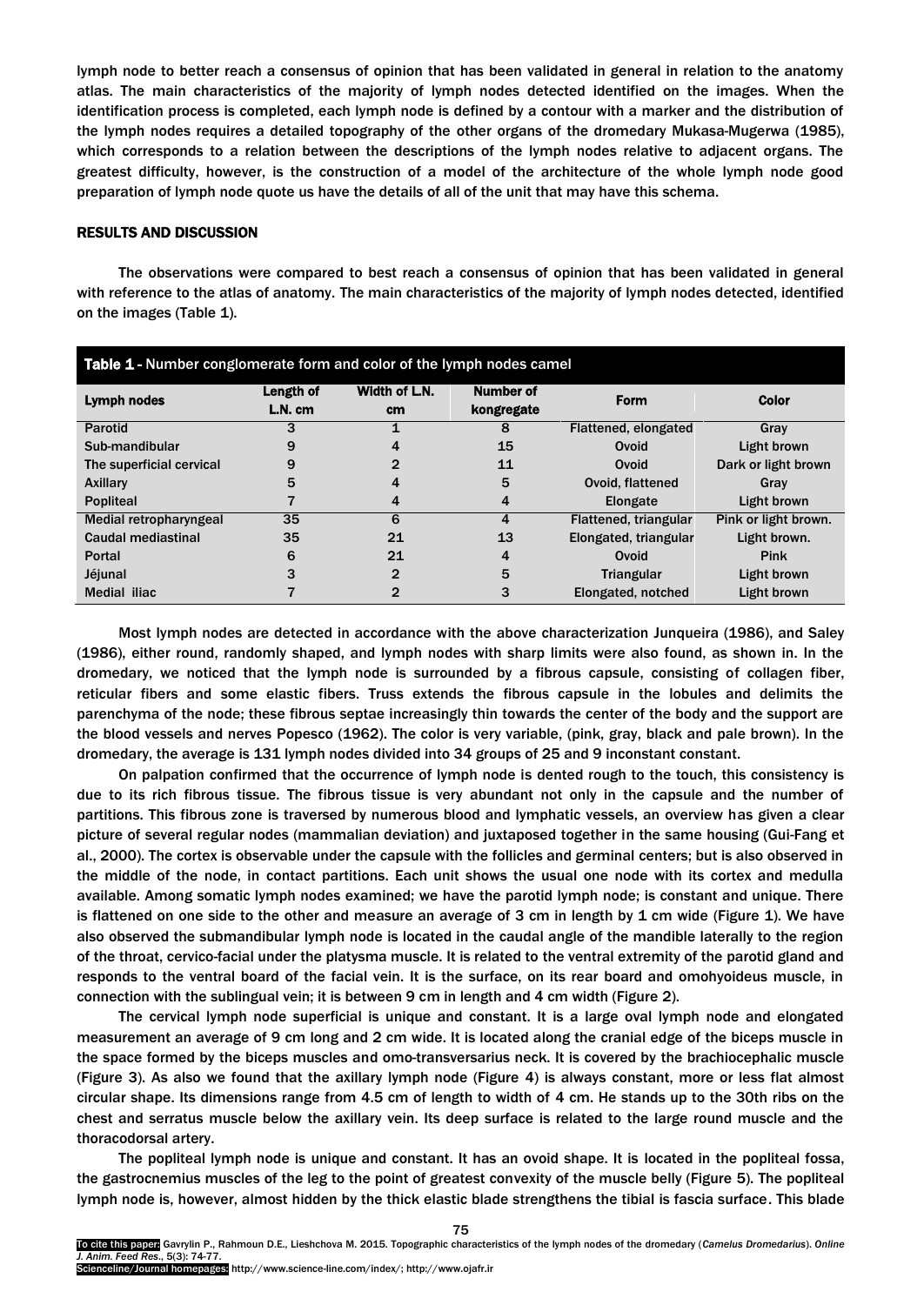extends from the ischia tuberosity to the calcaneus. The node responds to the dorsal edge of the gastrocnemius muscle and caudal edges of the semitendinosus and biceps femoris, it measures 7cm in length and 4 cm wide.





Figure 1 - Parotid lymph nodes. The Submandibular lymph node







For visceral lymph nodes studied were selected the retro pharyngeal lymph node is a bulky lymph node dug by a gutter which houses the common carotid artery. It is based on the common carotid artery. It is related to the surface with the mandibular gland and dorsally with occipital artery, it is between 7 cm in length and width of 6 cm. caudal mediastinal lymph node is always constant and united. This is an enlarged lymph node measuring 35 cm in length 21cm wide. It has the shape of a curvilinear triangle. It is located far back in the caudal mediastinum after passing through the esophagus into the hiatus. It is placed lateral-dorsally on the esophagus, along the ventral edge of the abdominal aorta and based in part on the central portion fleshy pillars of the diaphragm. This extends the ganglion 10th thoracic vertebrae of the vertebral body to the level of the first lumbar vertebra. The hepatic portal

76

To cite this paper: Gavrylin P., Rahmoun D.E., Lieshchova M. 2015. Topographic characteristics of the lymph nodes of the dromedary (*Camelus Dromedarius*). *Online J. Anim. Feed Res*., 5(3): 74-77. Scienceline/Journal homepages: http://www.science-line.com/index/; http://www.ojafr.ir